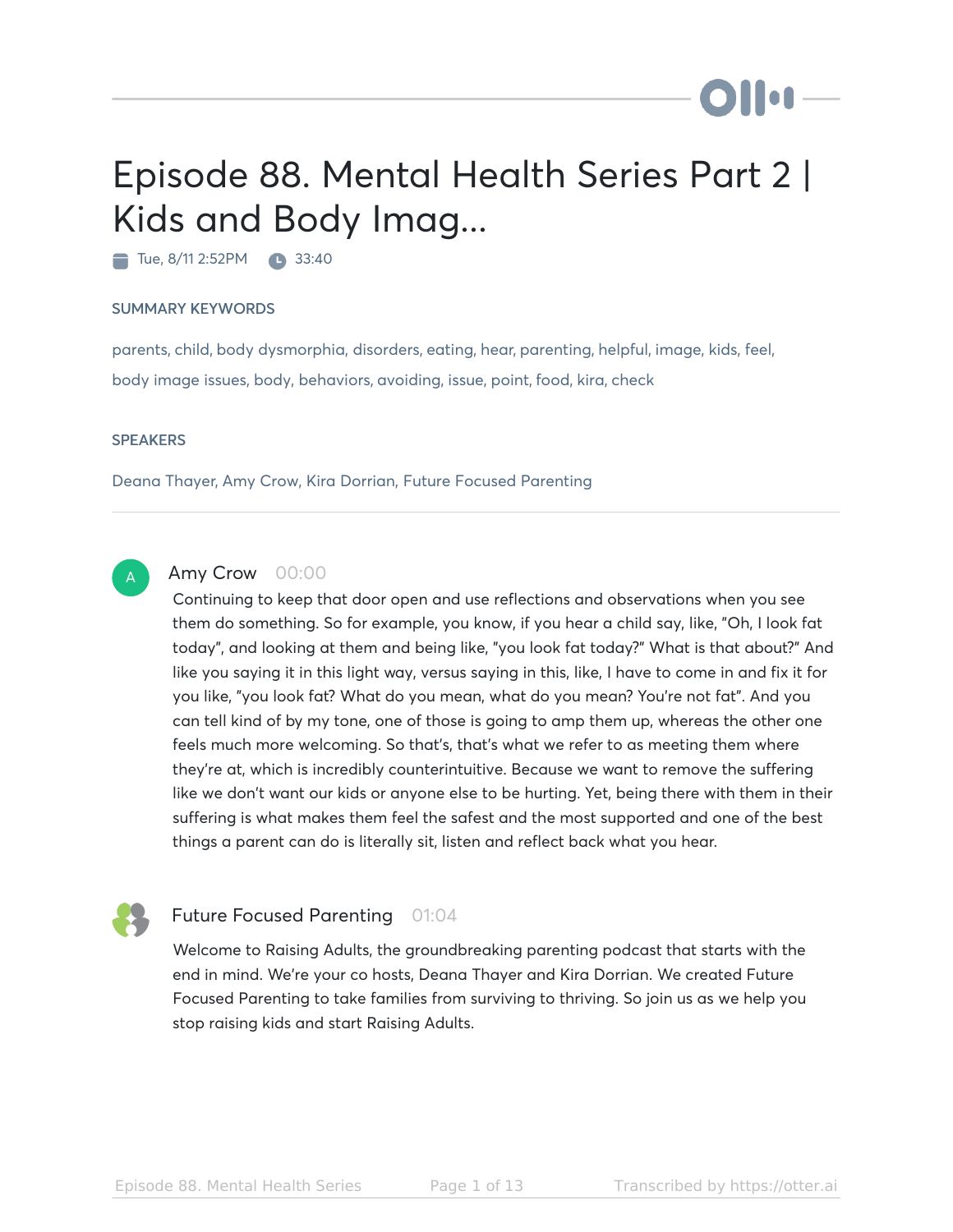#### Deana Thayer 01:27

Hello, everyone and welcome to another episode of Raising Adults. We also want to welcome you to the second in our mental health series. And today we're going to be talking about the important issue of body image and how that can manifest in both a subclinical way that can be very developmentally appropriate, but also what it looks like when it reaches to the level of things like body dysmorphia, or eating disorders. And as we've been doing, we have an expert on with us today to fill in the gaps on Kira and I's knowledge around this topic and so she'll be able to speak to this issue from her expertise as a psychologist. Well, we're going to dive into our interview now and we are delighted to have psychologist Amy Crow with us today. Amy holds a doctorate in clinical psychology and has completed practicums in rehab settings, community health clinics and served as a behavioral health consultant in a family practice. She now works in private practice serving individuals experiencing both emotional and physical symptoms related to medical, lifestyle or mental health conditions. She has a particular passion for working with those affected by body image issues, unhealthy relationships with food and disordered eating. So Amy, thanks so much for being here. Welcome to Raising Adults.



D

#### Amy Crow 02:44

Thank you. Thank you for having me.

#### D

#### Deana Thayer 02:45

Well, we always like to start just to get a little sneak peek into our guests and maybe a little more fuller background. So could you maybe just introduce yourself a little more, maybe anything you'd like to share with us personally, and how you came into this field and got into this important work?



#### Amy Crow 03:02

Sure, sure. So, I was born and raised in a farm town over in eastern Washington. It's about halfway between Spokane and Pullman. And I mean, speaking about body image, I can remember in about the fifth grade, at that time, I felt like I'm bigger than everybody. Well, I was like a solid two inches taller than everybody. But it was at that point that, you know, I became very aware of myself and my body in relation to others. So kind of just throughout life, I carried that with me very quietly, but did so and in hindsight, look back and like, wow, I had some of these disordered eating behaviors and my relationship with food and my body was, was not healthy. But it took until I was an adult and through graduate training, for me to actually be able to see that. So then, to back up, when I graduated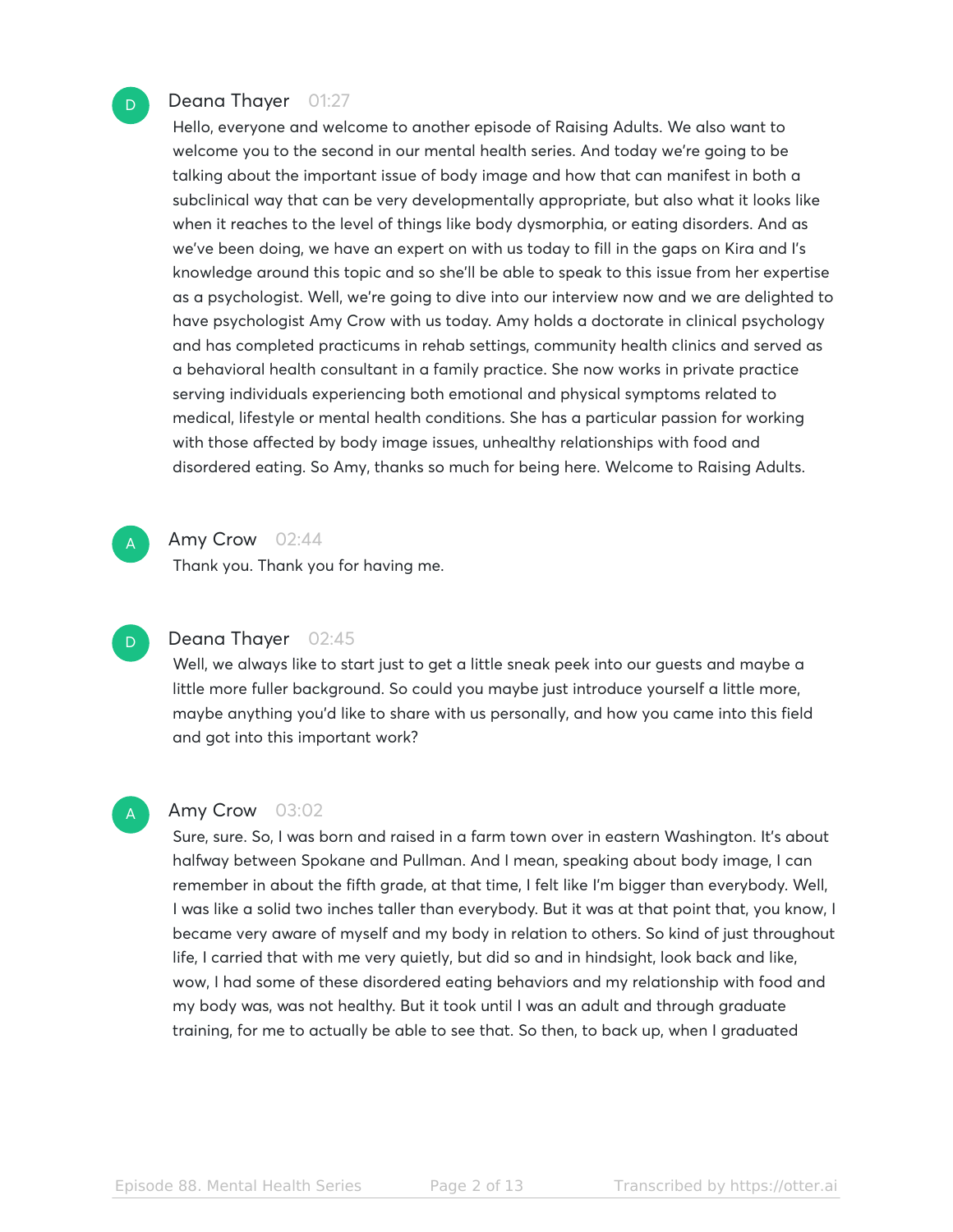from high school, I went to Washington State University where I got my undergraduate in psychology and was asked to join a sorority but was terrified because then I'd have to be with so many other girls that in my eyes were perfect. So I did not join the sorority, went on to Eastern to get my master's degree in clinical psychology. And while in a rehab institute for brain and spinal cord injuries, I was first exposed to how nutrition and relationships with food affect the person's ability to heal as well as their brain function. Which kind of got me really looking into what is this relationship with food and and how it actually works with what I'm thinking. So then I went on to get my doctorate over here in Seattle at the Washington School of Professional Psychology and became more and more interested in this idea of overall health, with psychology, and I was introduced to health psychology when I was in one of my practicums. And what that is, is the study of like the biological, social and psychological factors that influence health and illness. And we use psychological science to promote health and improve and in some cases, prevent illness. And it was truly at that point that I was like, "Oh my gosh", my overall health like, I always had migraine headaches and just kind of had these somatic body symptoms that I was looked at as quite honestly a faker. And after I saw, you know, health psychology is this thing that I was able to kind of tease myself apart and recognize that a lot of what I had personally experienced throughout my life, was due to these negative thoughts about me, my body and my relationship with food. So that is, that is a fusion of kind of getting to know me on a personal level as well as my educational journey.

#### Kira Dorrian 06:11

Wow. So this is very personal work for you, then this comes from really your own experience in wanting to kind of help others get there in a way that you didn't for such a long time.

#### Amy Crow 06:23 A

Absolutely. Yeah, it absolutely does. And, and I really, I can feel at my core for the people that I work with, because I can sit across from it and not just actively listen saying "yeah, yeah". But when I say "yeah, yeah". Oh, I was there. I know what you're talking about. I experienced that.

## $\mathsf{K}_{\scriptscriptstyle{+}}$

 $\mathsf{K}_{\scriptscriptstyle{+}}$ 

#### Kira Dorrian 06:43

That's amazing. Like, it's so important for your clients to to feel so seen and heard and understood. That's incredible. So, you know, one of the things we're doing with this mental health series is we really want parents to understand each of these topics that we're talking about so that they can feel empowered, should they notice something with their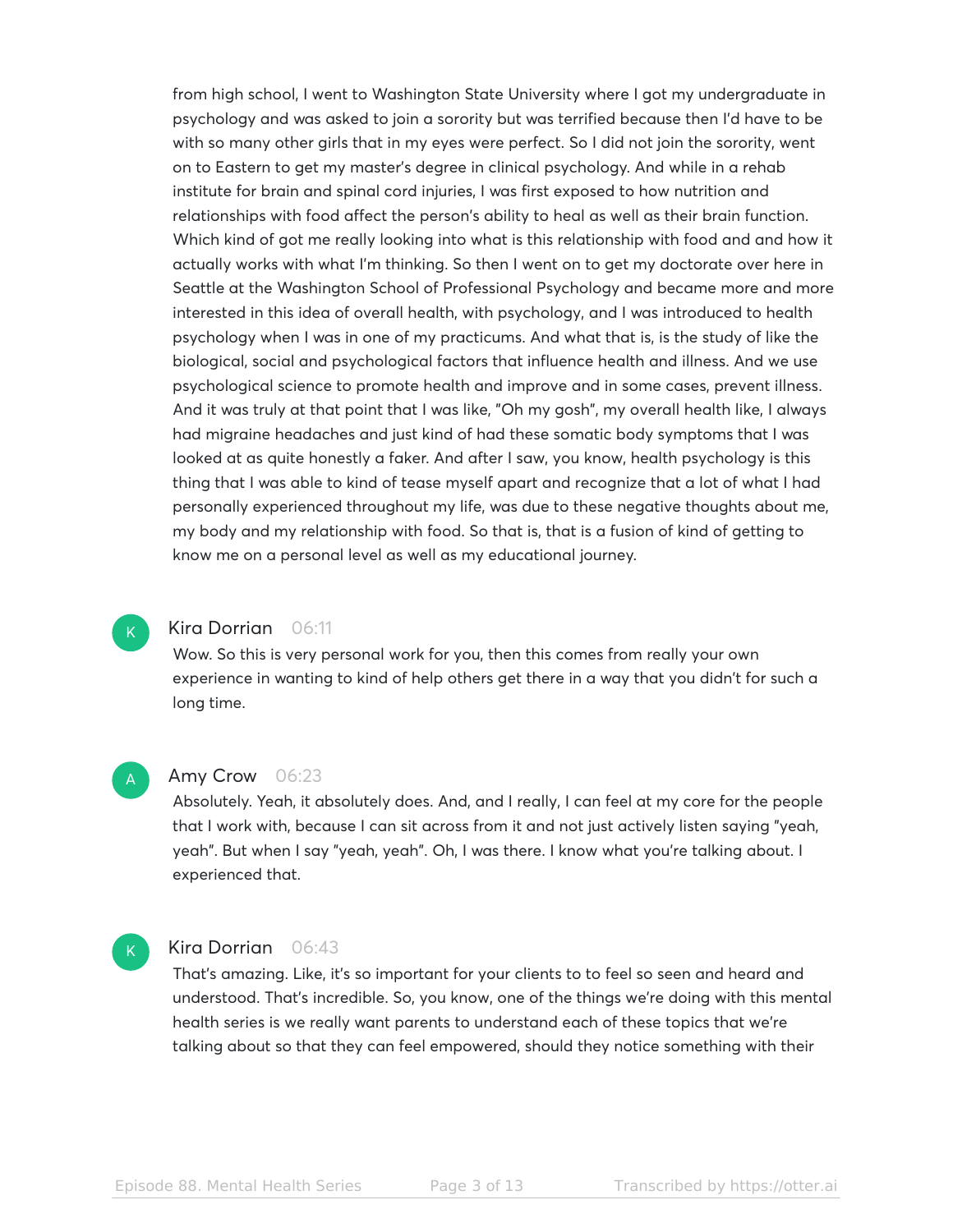kids or be concerned, empowered to know what they're seeing, what to do, what not to do. So can you talk a little bit about, you know, the difference between eating disorders, Body Dysmorphic Disorder, and then also just kids who struggle with their body image and how do you define them? How are they different? Just give us kind of an overarching view on these different things.

#### Amy Crow 07:26

A

D

Okay. So, first to kind of define an eating disorder compared to like body dysmorphia. An eating disorder, by definition is a preoccupation. And that is like a persistent disturbance of eating or eating related behaviors. So you're actually seeing the relationship with food as the primary issue. Whereas body dysmorphia is an obsessive compulsive disorder in which there's a preoccupation with this perceived deficit or flaw, and it's generally not related to weight, body composition, or body fat, but something oftentimes it's on the face. So there's, to the outside world, this person that looks seemingly normal, even attractive, but to them they see this very distorted view. So the actual perception of self is the issue with body dysmorphia, whereas the disturbance in eating is the issue with eating disorders. And then there's the kind of, to use technical terms, the subclinical, which is the kids who are worried about body image that may not engage in all these repetitive behaviors that body dysmorphia entails. But that do have this kind of obsession with how they look and are constantly comparing themselves to others. And unfortunately, and fortunately both, we live in an age where we have access to far more than we can possibly comprehend in any moment, which gives us the ability to compare on a level that, that we haven't yet seen. And science hasn't quite caught up to being able to study the actual true impact of that. So I think what we're seeing is younger and younger children becoming more and more aware of how they are different than what they are seeing as kind of the filtered Instagram type image.

#### Deana Thayer 09:44

That's such a great point in the increasingly digital world and with all the social media platforms, how many other opportunities there are to hold up that mirror of comparison and what that can do. I mean, it seems so obvious, but I just hadn't heard it said quite like that before. So that is really important to be aware of as a parent. So obviously, this isn't something we want to ignore. But I'm wondering if you could bring to light or maybe flesh out a little bit why body image issues are so important to address and to not just say, "well, that's normal, everyone goes through a time of not liking their nose or thinking they're fat" or whatever. Why is this important to deal with as parents?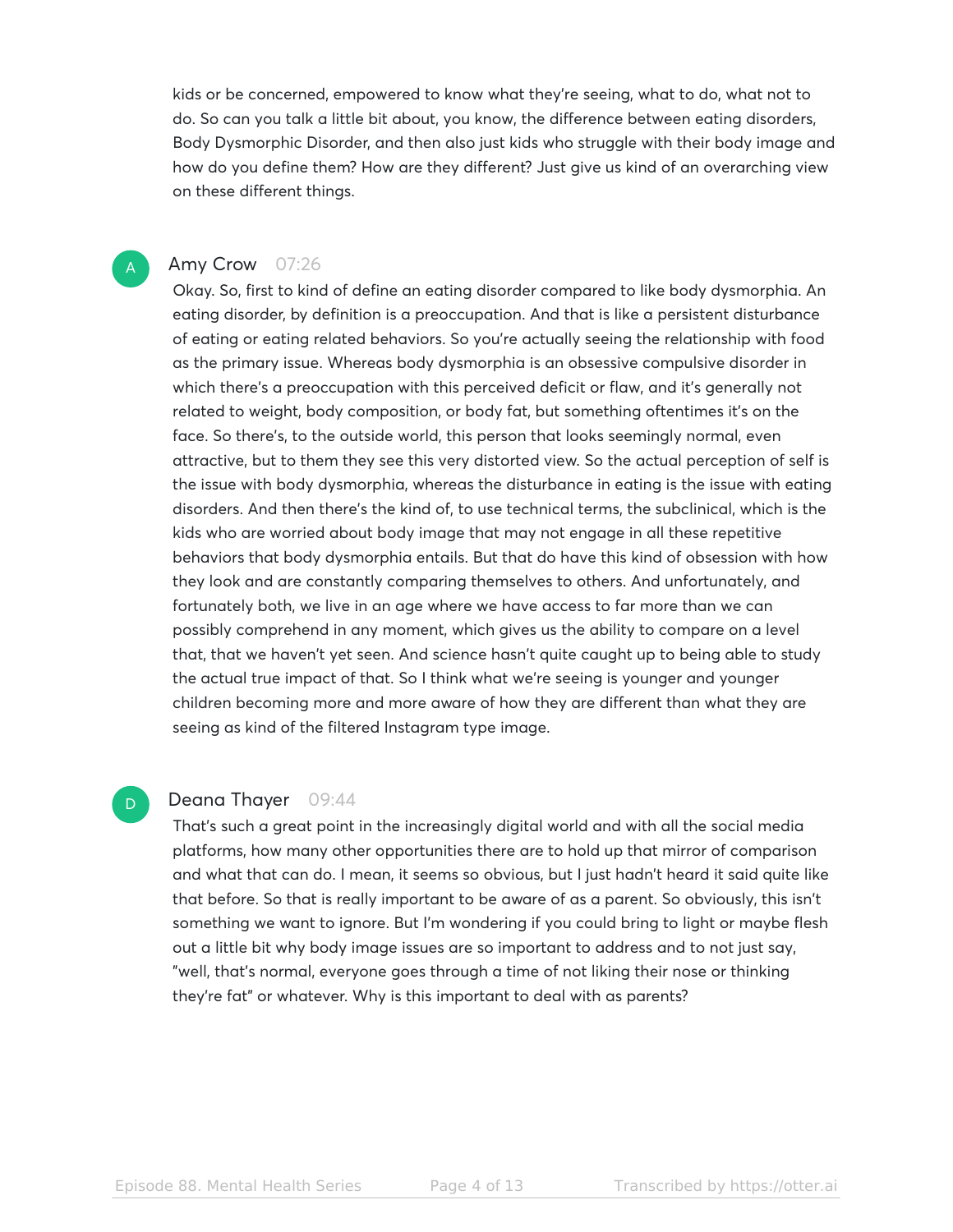

#### Amy Crow 10:29

Body image issues are important to deal with as parents, because regardless of if a child meets what we consider criterion for a particular disorder, the prognosis is far greater when you can get intervention earlier. So for example, age of onset is around 12 to 13. And that's for like a full body dysmorphia. But if you think about the access that we have now. I mean, kids as young as eight and nine are, you know, thinking they need to suck in their stomachs because, you know, so and so on Instagram doesn't have a tummy like that. So they're starting to form these narratives about where they're wrong, where they're not good enough. And as that progresses, that narrative becomes their truth. And then they start to see the world in a way that's going to confirm what they think about themselves. So for example, you know, you could be sitting in a store and checking out your groceries, and you look up and you're startled because the person next to you isn't wearing a mask at this point in time. It's like, well, oh my gosh, to one of these kids that's living with these problematic thoughts about their bodies your reaction was not, "Oh, my gosh, I'm startled". Your reaction is, "Oh, my gosh, she sees it. She sees my legs are disgusting. They're huge. She saw it. I saw her reaction". So, it's really important to discuss these issues and get that early intervention so that the narrative doesn't become so strong, so that they can learn how to entertain other possibilities. Such as, you know, "this is just my brain, my brain is telling me these things, it's quite possible that she was just literally startled. Or, you know, maybe she was distracted, and she actually dropped something and I didn't see it". So talking about body image allows for early intervention, which then helps with like I said, the prognosis, and can help the whole family actually to come together so that it doesn't become this one problematic child who has to have all the attention and has to go to all these doctor's appointments. And then the other children feel kind of left behind and start picking on the child who's suffering from a body image issue, which then just exacerbates all sorts of problems.

#### Kira Dorrian 12:57

 $K$ 

A

That makes so much sense it sounds a lot like, similarly to OCD, how you would be unraveling the thought process around that as well.

#### Amy Crow 13:04

That's exactly what it is. That's exactly yeah, because these body image issues definitely...the obsessive component is kind of the the perception of one's body. And then the compulsive component is the behaviors to cope with. Such as like wearing only particular styles of clothing, because they're cut in a way that the child feels like they're camouflaging the problematic parts.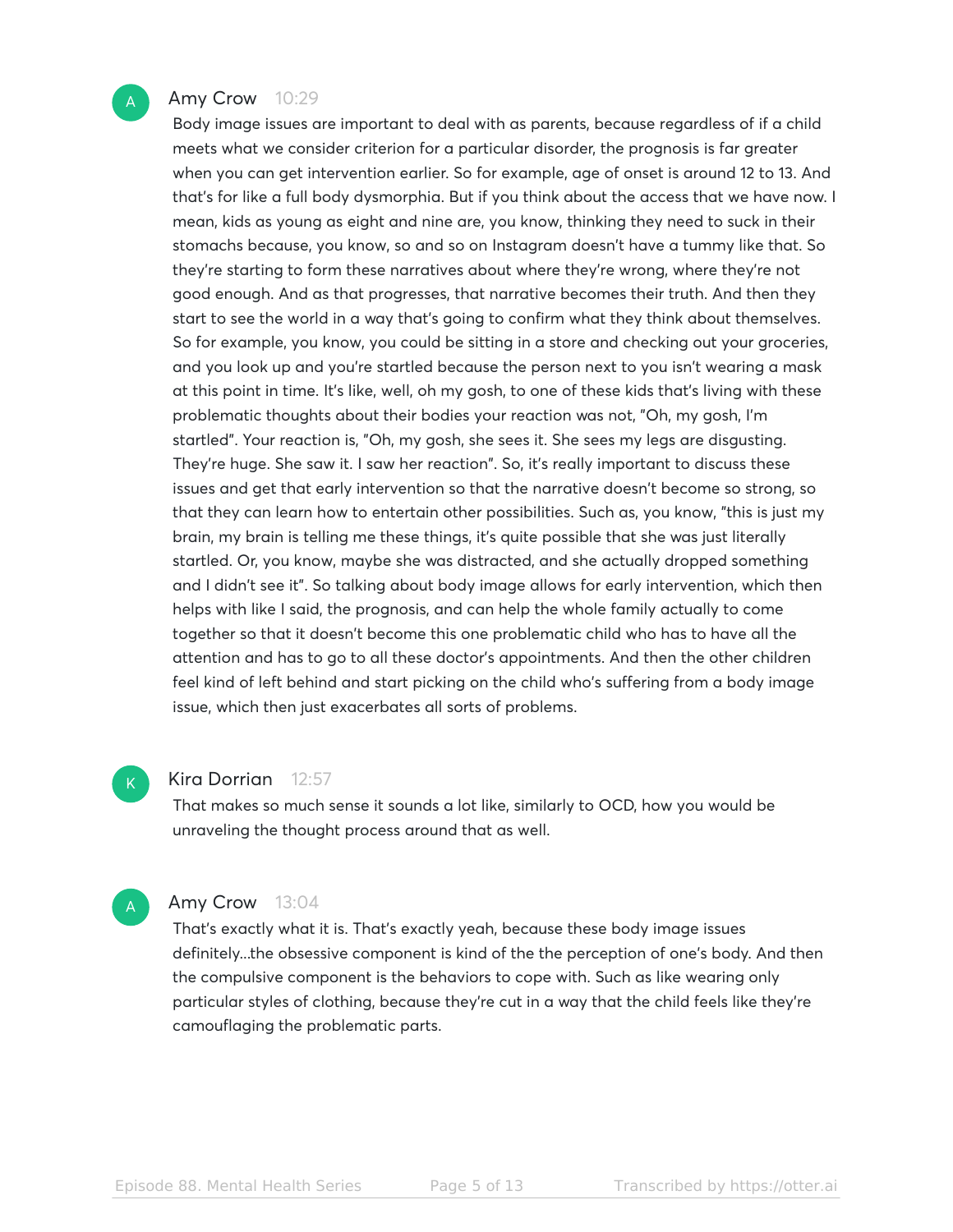#### Kira Dorrian 13:32

 $\mathsf{K}_{\scriptscriptstyle{+}}$ 

A

So I'm a parent of littles. My kids are nine. And I'm wondering if you can talk a little bit about what are some of the symptoms that parents should be looking for? It sounds like the conversations need to happen so early, which makes a lot of sense. I think one of the questions I can imagine parents would have because I'm having it right now in my brain is, you know, we try actually a lot to not talk about their bodies unless it's like your body is strong, your body is capable, you know. So right now we're avoiding because we don't want to create a narrative for them. And I hear what you're saying, it makes perfect sense. It's like once something shifts in there, we have to start talking about it. So how can parents kind of determine, hey, this is maybe time to seek some help? This is maybe a time to start that conversation, what are the symptoms, what might trigger a child to even begin this journey of thinking? What do the beginning stages look like?

#### Amy Crow 14:27

So, beginning stages, again, age of onset is like about 12 to 13. And then kind of evolve over time and will kind of generally fully present around age 15. Something that can kind of predispose a child to having a body dysmorphia type disorder, or even an eating disorder are parents that have kind of this OCD type presentation themselves. Another one is, you know, childhood neglect or abuse which unfortunately happens more than we would like to admit. So those are, those are kind of... we don't really know... trigger per se.. but that's kind of this predisposition. But then I personally believe this early, early exposure to the right way to look and being told this is a sign of beauty, I think that is is a trigger itself as well as kind of hearing parents live a diet culture. Like "oh I'm on a diet" or "oh, I need to lose three pounds" or "oh, you know, we have this event so I need to go have my Botox re-done or whatever it is, kind of sets the kids up to be really hyper vigilant around their appearance. And then parents start hearing things like, "oh, I'm not pretty enough" or for a boy you know, "my legs are too skinny". So if a parent starts to hear those kind of self denigrating statements repeatedly, it's time to just check in. Be like, "hey, you know, I've heard you say these kind of things a lot. Where's that coming from, what's going on?" And just be very curious and very open as to what they have to say. Chances are, they'll probably say it's nothing, which is an absolutely age appropriate response. But some more things to look for are kind of an avoidance. If you start to see the shift and avoidance of certain things that they used to love doing. For example, if your child is a soccer player, and all of a sudden, they don't want to play soccer, and you notice they're really not wearing shorts around the house like they used to a lot. That's a sign because they're, you know, they're changing their behavior and avoiding something that they once did, as well as kind of shifting how they're presenting to the world. Another thing is, if you see repeated behaviors, such as checking reflective surfaces, and that can be anything, I mean anything like from a mirror, a window, a microwave, even the reflection in glasses.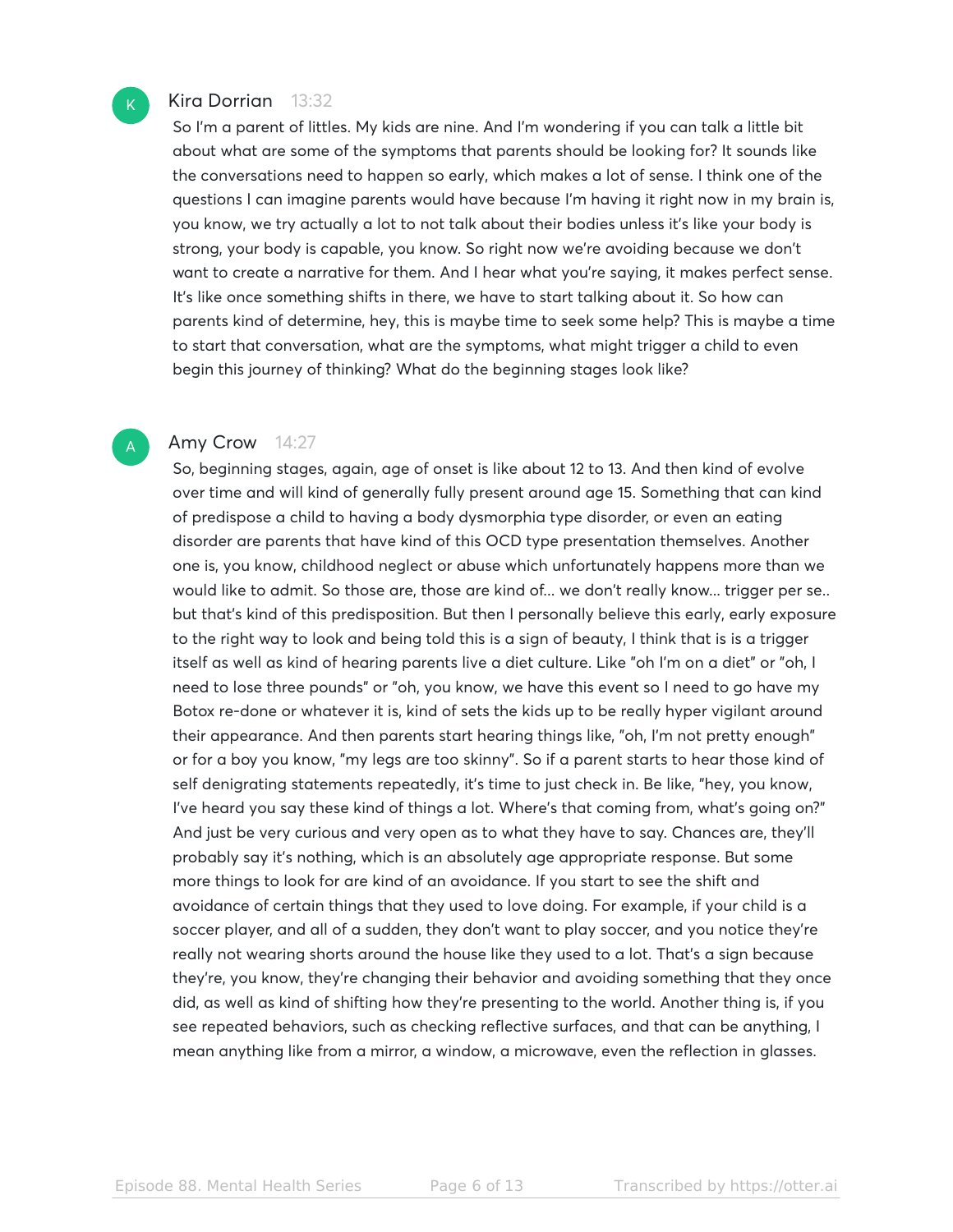To somebody who's got this kind of body image issue, looking at someone speaking who's wearing sunglasses or even regular eyeglasses, they will see the flaw in themselves as greatly or more greatly than they will see the actual person speaking. So kind of check on your kids as, as you're, you know, going through a store, like what are they doing by the mirrors or the windows if they're kind of jumping, like, or avoiding them. That's another thing for parents to watch for. As well as like frequently changing clothes because they can't find the right outfit. Or this kind of almost a preoccupation with symmetry. Like they need the lines of their clothes to be a certain way or, you know, pointing out that "Mom, my left eye looks lower than my right eye". Just little things like that. Also kind of this like skin picking, rubbing or touching particular area, because the intent is to decrease the appearance of that area. But unfortunately what happens is there's oftentimes irritation or bruising, broken blood vessels. And that can obviously then become far more obvious to the outside world, which then plays into that confirmation bias. And that narrative of this is a real thing. So kids that are like, kind of rubbing their arms or picking at their faces, that's another thing to check in about, "what's that all about?" It can absolutely be benign too like, it's literally anxiety, but that is something that you'll see that can be checked in on and I would say another that I have already mentioned is kind of this comparing, like hearing your child, talk about how this person is prettier, that person's pretty and they wish they had this person's nose and that person's eyes. Some degree of that is absolutely normal. But when it's repeated over and over, that's a sign that there's some, there's some body image stuff going on with that child.

#### Kira Dorrian 19:17

 $\mathsf{K}_{\scriptscriptstyle{+}}$ 

A

What about eating disorders? What are some of the signs? You know, I think that's something lots of parents are always concerned about as they come into parenting, like, what am I going to do if that happens? What are some of the signs specific to eating disorders?

#### Amy Crow 19:31

Something specific to eating disorders are like, if you hear, I mean, outright statements like, "oh, I need to be on a diet". Or if you see kind of secret eating, which is what it sounds like. It's not wanting to eat a bunch in front of people. So they may say things like, "oh, I'm not very hungry" and have a little snack, but then you go into their bedroom to get the socks off the floor and you notice, oh my gosh, you know, there's, there's a plate under the bed, what is that about? So engaging in these eating behaviors to where there's almost shame around food or how much food they're eating. And, and another sign would be, if you see, like copious amounts of food being consumed at once, and then the person like disappears, and you go upstairs and you know, they're, they're exercising, which I've had a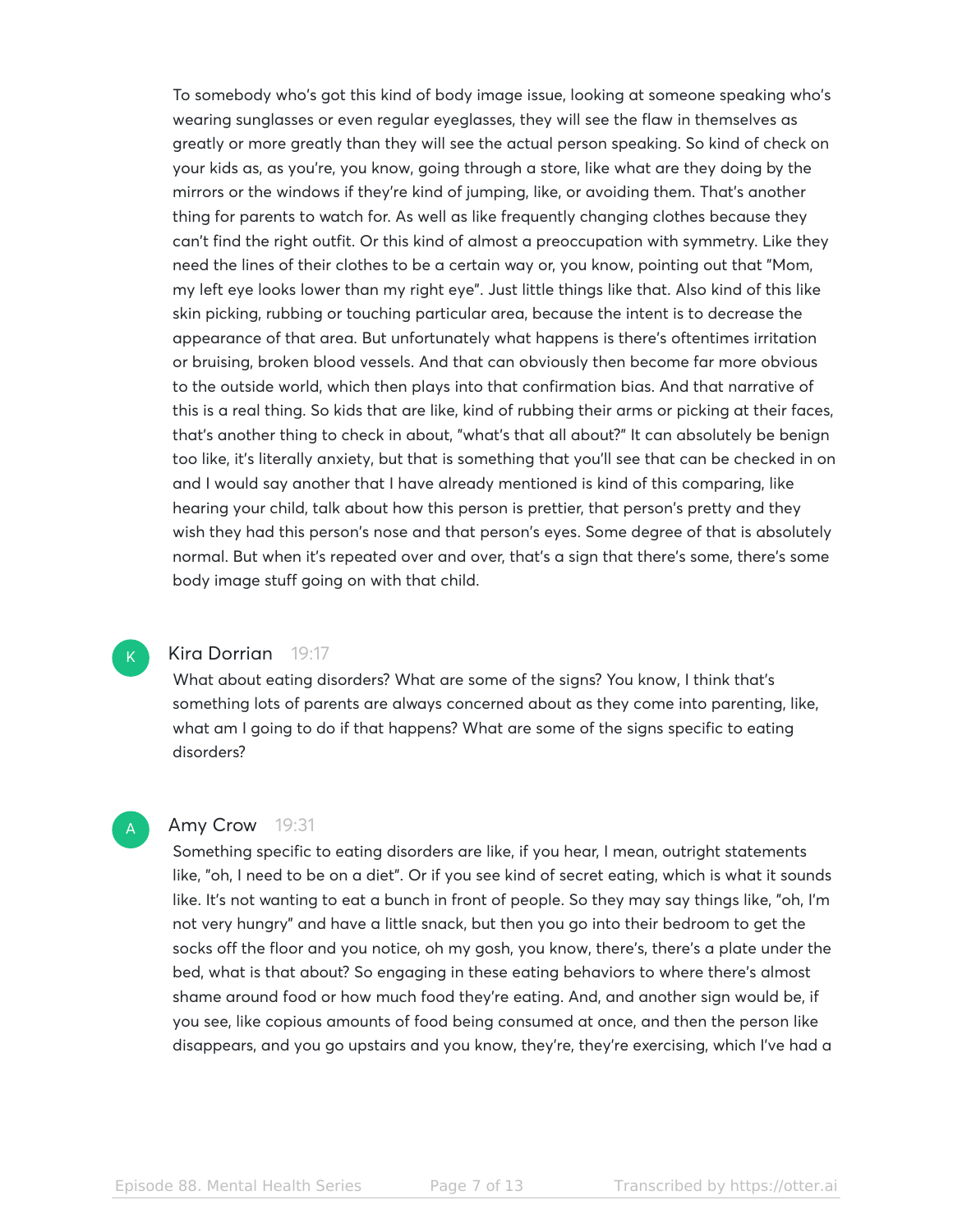number of kids do that. And that, to me, that's a sign and that's problematic that there's a relationship with food that's saying it's, you know, it's not okay to consume food until you're starving and then you have to over consume and then you have to feel bad. So you need to go exercise right now to burn it off. And I mean, that's happening as young as like, nine and 10 years old. So it's hard to say one specific thing but it is kind of this like repetitive behaviors that are like, "okay, you used to love pancakes and now you're eating one pancake. Like what? Why?"

#### Deana Thayer 21:11

D

A

Yeah, there's such a spectrum almost of things that you could be watching for. But that's really helpful. Thanks for giving a lot of possibilities, because it definitely isn't this one size fits all thing. And since we are a parenting podcast, the big thing we want to provide, and that's why we have a professional to share with us today since Kira and I couldn't speak to this as competently, but what are, because I know parents, they mean well and so if something like this crops up and they, they see it and they're, they're concerned, they want to do the things that are helpful, right not the things that might inadvertently be worse. And which I've totally been guilty of in all areas of parenting where like you want to help and then you accidentally step in it, right? So what would, what would you say are, are the best things that loved ones can do to help and maybe some things that they should avoid? That would be really helpful if you can talk about those two things.

#### Amy Crow 22:05

Some of the biggest mistakes when it comes to either eating disorders, disordered eating or body image issues are, you know, parents are very well intended, and they want to help remove the suffering. So they end up enabling avoidance behaviors. So, you know, the kid doesn't want to eat at the table. So rather than engage in this battle about eating, it's like, "okay, go eat in your room". Well, little do they know eating in the room means that two thirds of the food goes to the dog. And then you have this budding kind of restrictive eating pattern. Or, you know, they don't want to go play soccer anymore because they don't like how they look in shorts. Well, having a discussion about that and coming to a compromise as opposed to being like, "okay, quit". In some cases, absolutely. You know, change that expectation, don't engage in that behavior anymore. But a lot of times the enabling occurs around trying to reduce suffering, so avoiding the things that, that increase that anxiety and that's actually more harmful than good. Some others, which I alluded to expectations.. like parents, oftentimes...how can you not have these expectations of your kids, everything is so competitive now. But when a child begins to suffer from any mental health issue, whether it be depression, body image, eating disorder, a conversation around expectations is really important. Because oftentimes, they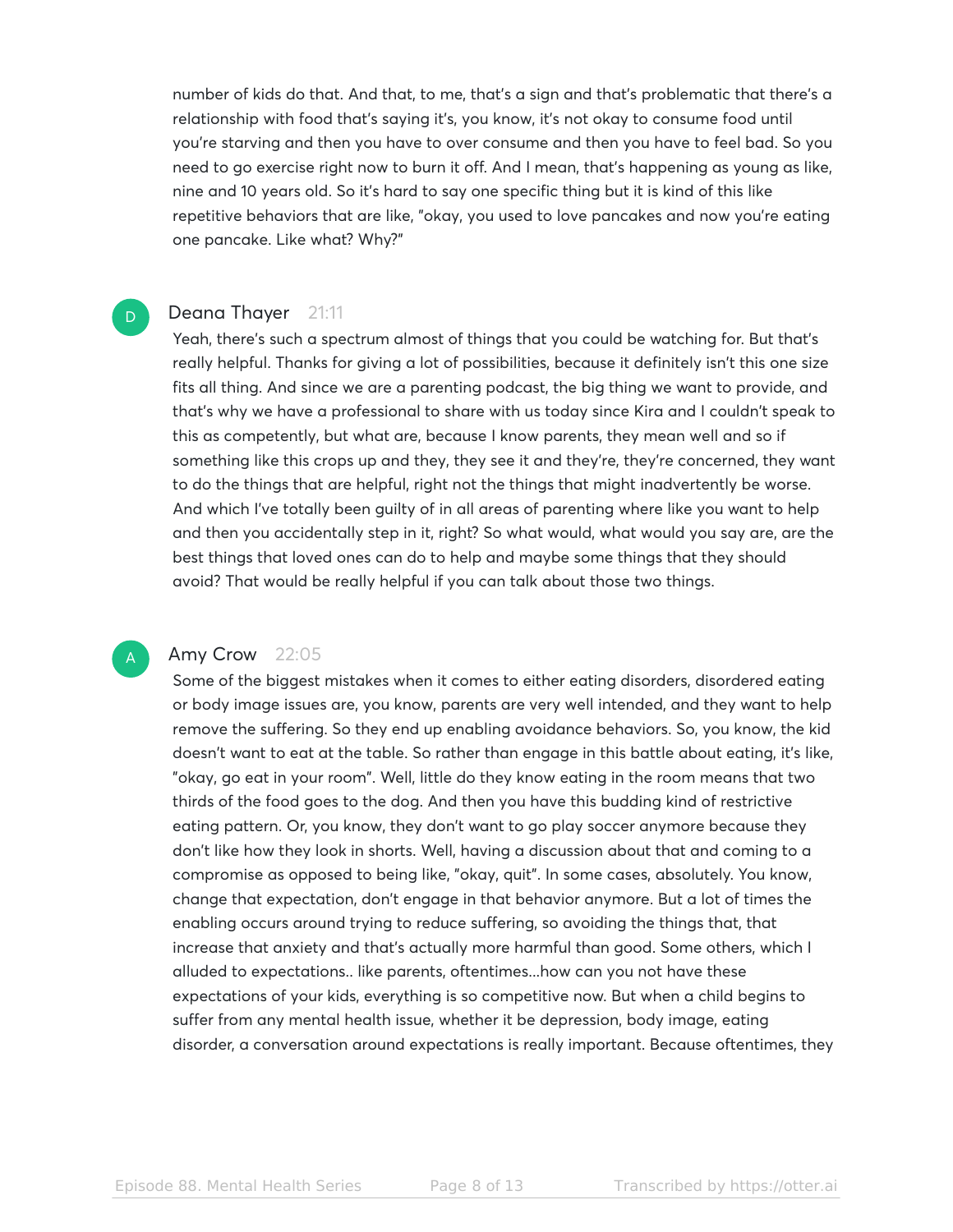feel like they can't live up to it, and they're not going to be good enough. And they feel defeated. So a big problem, I think that happens is, is parents feel like they have to push, keep pushing, keep pushing and when it comes to mental health issues sometimes pushing isn't helpful. So, being able to kind of check yourself and be like, okay, "is this me putting this on them?" Or is this you know, really what's best for them. So kind of having to ask yourself those challenging questions as well as having to catch yourself in periods of frustration and exhaustion. And refraining from saying things like, "ah, your hair is fine. How many times do I have to tell you that?" So just little, little things that do come out of a place of frustration and exhaustion, but to a child who has these body image and food related issues hearing that stuff is, I mean, you just take them out at the knees. And so then kind of to switch and how to be supportive... being patient is crucial. Patient with yourself because you don't know what to do. You don't know how to best help them and you're feeling helpless, just like they are. So, being patient with yourself, being patient with your child, as well as respecting their privacy and kind of dignity. So while it's really difficult to carry all this stuff yourself and not vent it with a neighbor or a friend, or extended family, really, that, that can feel disrespectful and as if you're taking autonomy and agency from your child. So kind of keeping their story as theirs and allowing them to tell it and finding your place to be able to tell your version of the story. That it isn't with someone that has this overlapping relationship with your child can be incredibly helpful for them. And it seems so obvious when I say it, but truly asking your child how you can be supportive. Like I said, initially, you know, they'll probably be like, "oh, nothing, I'm fine". But continuing to keep that door open and use reflections and observations when you see them do something. So for example, you know, if you hear a child say, like, "oh, I look fat today", looking at them and being like, "you look fat today? What is that about?" And like you saying it in this light way, versus saying in this, like, I have to come in and fix it for you, like, "You look fat?! What do you mean? What do you mean?! You're not fat!!" And you can tell kinda by my tone, like one of those is going to amp them up, whereas the other one feels much more welcoming. So that's, that's what we refer to as meeting them where they're at, which is incredibly counterintuitive, because we want to remove the suffering like we don't want our kids or anyone else to be hurting, yet being there with them in their suffering is what makes them feel the safest and the most supported and one of the best things a parent can do is literally sit, listen, and reflect back what you hear. And it can literally be verbatim what your child said. So if they say something like, "I feel really crummy today". Saying back, "oh, it's tough to feel really crummy, isn't it?" And just let it be there. And then obviously, I'm going to say seek professional help. But honestly, you know, getting professional help, whether it's just, you know, a few sessions to be like, is this something we really need to be concerned about? If so, let's discuss it, if not wonderful, that was two, three sessions that confirm this as a completely age appropriate type of situation. But for those who do kind of transfer into that more problematic scenario and need some some professional help, getting that evaluation with a psychologist or a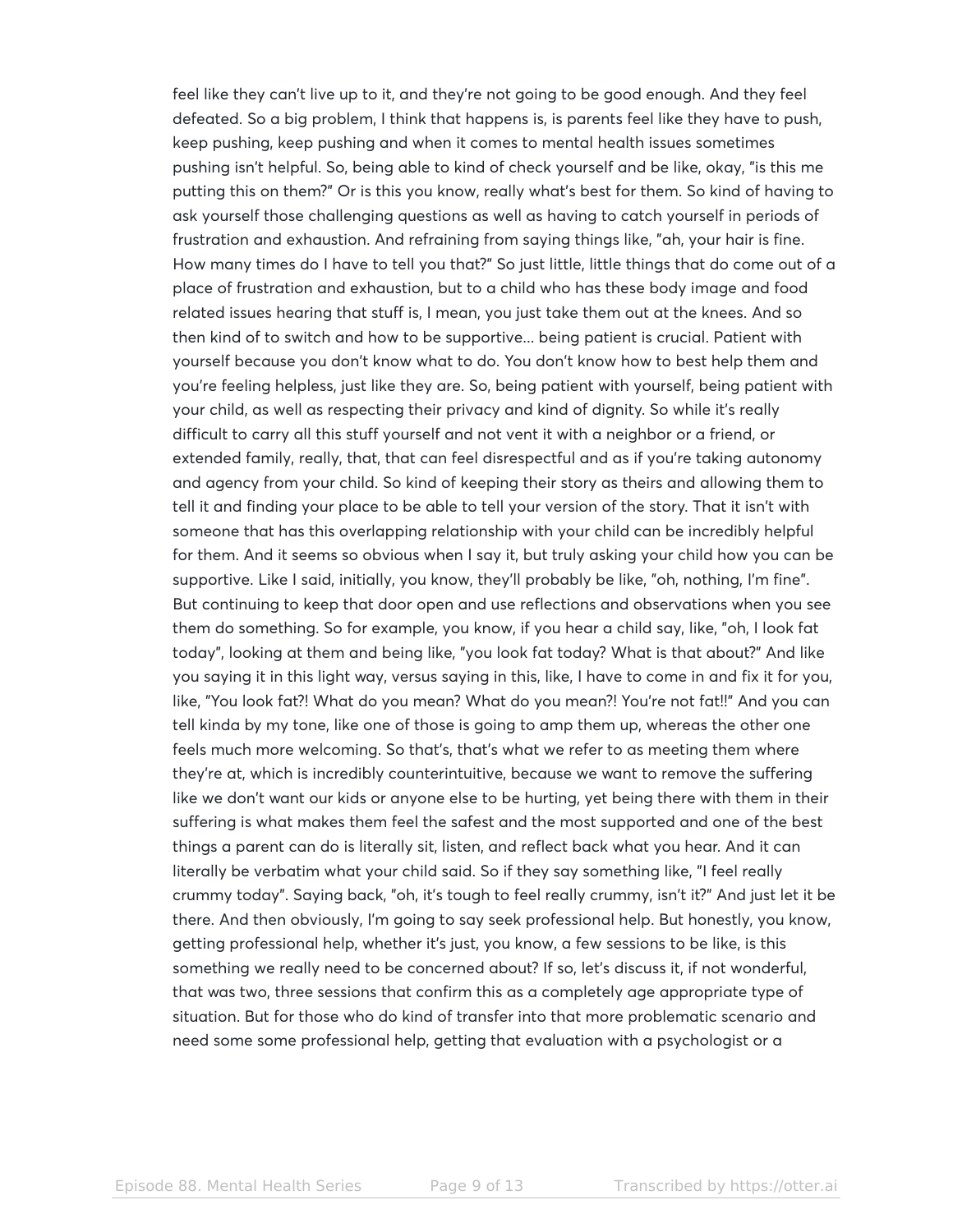counselor for the child, as well as the parent, because, you know, we're not born with the knowledge of what to do. Oh my goodness, I went to school for feels like a million years, and I can't tell you exactly what to do. So expecting yourself to know everything is you doing yourself a disservice. So finding a therapist, or someone first, in these issues for you to talk to, as well as your child.

 $\mathsf{K}_{\scriptscriptstyle{+}}$ 

A

Kira Dorrian 28:26 Wow. Amy, you're awesome.

Amy Crow 28:30 It's a lot of stuff.



#### Kira Dorrian 28:32

It is but it's so important and I appreciate how you speak about it so, so simply and articulately and that is very approachable for parents to be able to go okay, I can listen to that, that's empowering to kind of hear all of that and have a sense of what I'm looking for, what to do, what not to do. It's a fabulous jumping off point.

### A

#### Amy Crow 28:53

Good. And that's I mean, I encourage people that, you know, if you're one of my patients fine. If you're not I welcome questions and, you know, I field questions from, from people that I may never see but will send me an email like "this is what's going on, help me" and sometimes I can and sometimes I say "you know what I think the best help would be to is find somebody that you you can talk to about this". Just to kind of ease that burden of the parent is supposed to understand and know the answer to everything.



#### Kira Dorrian 29:24

Yeah. Do you have resources like websites or books? Obviously if people want to reach out to you can you kind of give people some ideas of how to find you, follow you and then also if there's other places that you really recommend?

#### A

#### Amy Crow 29:38

Sure. Ah, so I have a website and my website address is http://amycrowpsyd.com. And on that is a, you know, a link to my email. And as far as like resources go Google the Emily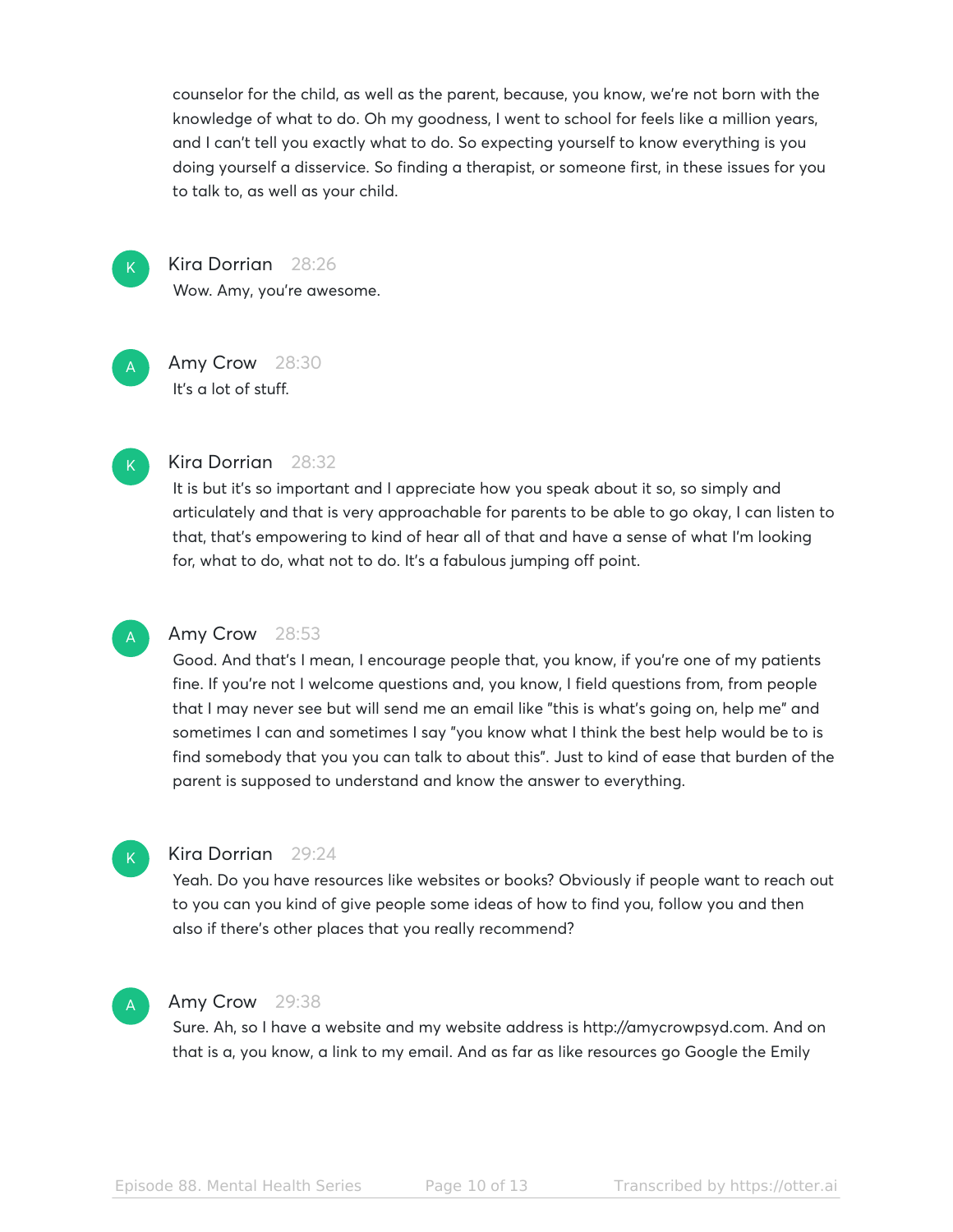Program. They have, I believe, at least they used to have information on there that can be helpful. And they can answer questions for you as well.



#### Kira Dorrian 30:18

Great, the Emily Program and that's a program specifically designed for eating and body disorders, correct?



#### Amy Crow 30:26 **Correct**



#### Kira Dorrian 30:27

Awesome. Well, Amy, thank you so much for being with us today. That was just so much great information. We really appreciate it.



#### Amy Crow 30:35

You're welcome. Thank you guys for devoting time to these issues.



D

#### Kira Dorrian 30:39

Well, that was so wonderful and so helpful, because I think, you know, you're so much further down the line in your parenting journey. I mean, you've got one raised adult already. But I know for like my community of friends, this is definitely something that everyone's kind of like on high alert for as we're kind of you know, coming into the the tween years and we know that like some of the, some of this stuff starts circulating right now. So incredibly helpful for me because this is definitely not an area of expertise on my part at all. So helpful to hear from Amy and I loved how she spoke about it. It was very accessible. Didn't sound scary. She broke it down nicely.

#### Deana Thayer 31:26

Yes, it was calm. And that does kind of remove this...I think the parts that can be so scary about things like this is just all the unknowns. And I think she really removed the shroud of mystery from around this, like, here's exactly what to watch for in here. The things to do and the things to not do. And we've had a little bit of experience with this in our own family. And I was just sitting there nodding vigorously while she was talking because so much of it really resonated and I was just thankful that she pointed out how different this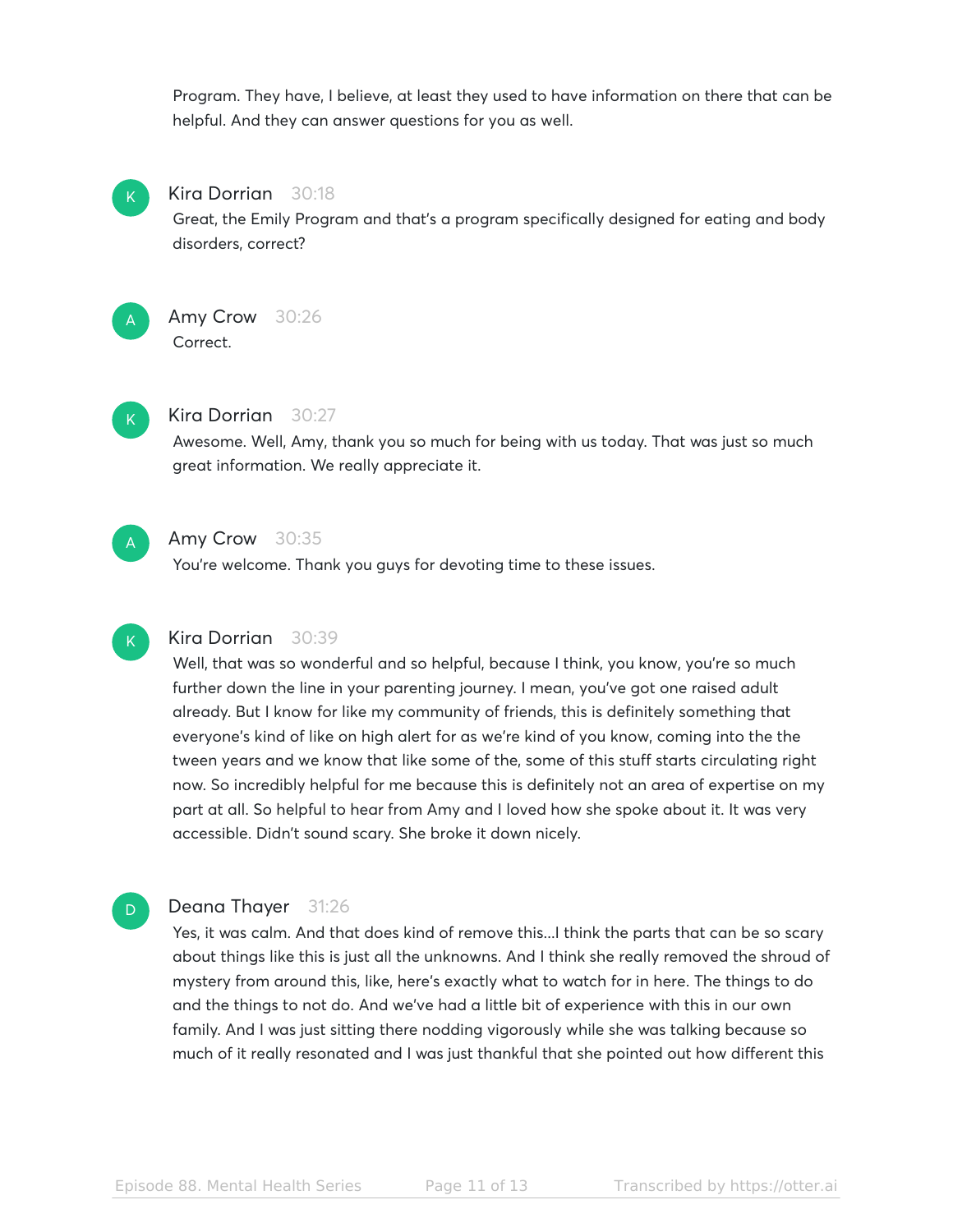is. I think a lot of parents might assume it's always you know, a weight issue or tends to be around something like that, or the how I look or how heavy I am or this dieting thing. And while it can do that I was really glad she pointed out it can be really specific and really different. Like when I was reading and educating myself, a lot of people, it's their hairline! So it can be so specific. And I just was thankful that she touched on some of those things that might seem maybe a little less intuitive or we wouldn't have known otherwise. I think that's so helpful for families to know hey, here are the things you can be watching for that maybe you wouldn't have expected. Really grateful for her knowledge.

#### Kira Dorrian 32:31

Well listeners if you are enjoying the mental health series so far do be sure to tell your friends that we're running this four part series to have them join in have them kind of meet us a little bit and share on social media. If you haven't followed us already, please do @FutureFocusedParenting. If you haven't subscribed to the podcast, please do... you want to get that alert that the new episode in the series is out. And don't forget you can always write in or follow us on our website, which is http://futurefocusedparenting.com

#### Deana Thayer 33:02

Thank you so much for joining us and we do hope it was helpful to you and look forward to bringing you more. For the next two weeks we'll be continuing this mental health series and we look forward to sharing things with you that are just going to give you tools as a parent to help your child stay mentally healthy and to know when to seek help if you see something that concerns you, so do be sure to join us the next two weeks for the rest of our mental health series. Raising Adults is produced by Kira Dorrian and Deana Thayer, and recorded partially in Kira's laundry room, partially in Deana's bonus room. Music by Seattle band Hannalee. Thanks for listening.

 $\mathsf{K}_{\scriptscriptstyle{+}}$ 

D

#### Future Focused Parenting 33:33

Enjoying these transcribed episodes of Raising Adults? Consider receiving the Future Focused Parenting newsletter, where you'll receive sneak peeks, parenting tips, special offers, exclusive early access to podcast information, and more! Simply go to bit.ly/raisingadultspodcast to sign up. You can also connect with us on social media! We're on both Facebook and Instagram: @futurefocusedparenting. Our channels include podcast episode announcements, so you'll never miss new topics. We look forward to sharing more Future Focused Parenting content with you!